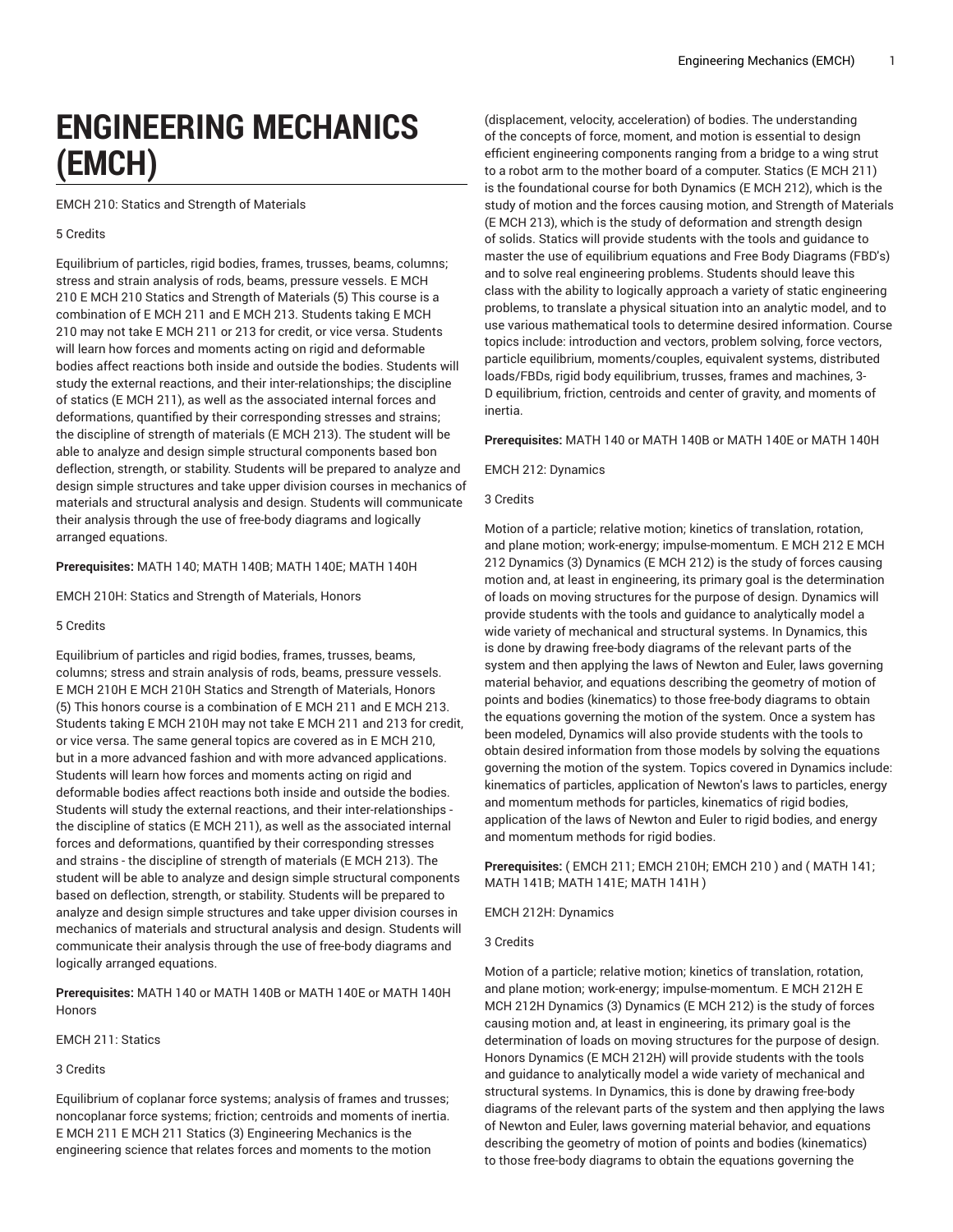motion of the system. Once a system has been modeled, Honors Dynamics will also provide students with the tools to obtain desired information from those models by solving the equations governing the motion of the system. Topics covered in Honors Dynamics include: kinematics of particles, application of Newton's laws to particles, energy and momentum methods for particles, kinematics of rigid bodies, application of the laws of Newton and Euler to rigid bodies, and energy and momentum methods for rigid bodies. In addition to what is done in Dynamics (E MCH 212), students in Honors Dynamics will typically do a project in which they design an experiment and use what they have learned to compare theory with experiment. They will also make use of modern mathematical software to solve the nonlinear differential equations obtained in their analysis of mechanical and structural systems to obtain further understanding of the behavior of these systems.

**Prerequisites:** ( EMCH 211; EMCH 210H; EMCH 210 ) and ( MATH 141; MATH 141B; MATH 141E; MATH 141H ) Honors

EMCH 213: Strength of Materials

#### 3 Credits

Axial stress and strain; torsion; stresses in beams; elastic curves and deflection of beams; combined stress; columns. E MCH 213 E MCH 213 Strength of Materials (3) In this elementary course on the strength of materials the response of some simple structural components is analyzed in a consistent manner using i) equilibrium equations, ii) material law equations, and iii) the geometry of deformation. The components analyzed include rods subjected to axial loading, shafts loaded in torsion, slender beams in bending, thin-walled pressure vessels, slender columns susceptible to buckling, as well as some more complex structures and loads where stress transformations are used to determine principal stresses and the maximum shear stress. The free body diagram is indispensable in each of these applications for relating the applied loads to the internal forces and moments and plotting internal force diagrams. Material behavior is restricted to be that of materials in the linear elastic range. A description of the geometry of deformation is necessary to determine internal forces and moments in statically indeterminate problems. The underlying mathematics are boundary value problems where governing differential equations are solved subject to known boundary conditions. Students will be able to:a) Identify kinematic modes of deformation (axial, bending, torsional, buckling and two dimensional) and associated stress states on infinitesimal elements and sketch stress distribution over cross sections b) Analyze determinate and indeterminate problems to determine fundamental stress states associated with kinematic modes of deformation c) Apply strength of materials equations (and formulas) to the solution of engineering and design problems d) Recognize and extract fundamental modes in combined loading and do the appropriate stress analysis e) Extract material properties (modulus of elasticity, yield stress, Poisson's ratio) from data and apply these in the solution of problems f) Calculate the geometric properties (moments of inertia, centroids, etc) of structural elements and apply these in the solution of problems.which will enable them to solve real engineering problems.

## **Prerequisite:** E MCH211

EMCH 296: Independent Studies

#### 1-18 Credits

Creative projects, including research and design, that are supervised on an individual basis and that fall outside the scope of formal courses.

EMCH 297: Special Topics

1-9 Credits/Maximum of 9

Formal courses given infrequently to explore, in depth, a comparatively narrow subject that may be topical or of special interest.

EMCH 302H: Thermodynamics, Heat Conduction, and Principles of Modeling, Honors

## 4 Credits

EMCH 302H is a required course for engineering science students. This course presents the fundamental principles of classical thermostatics, thermodynamics, and heat transfer with relevant engineering applications. The students are expected to develop skills necessary to apply these principles to common engineering problems involving properties of matter, energy, non-reacting mixtures, and energy transport. The classical thermostatics and thermodynamics instruction will typically take 9 weeks. Control volume analysis techniques are introduced for closed and open systems undergoing both quasi-static and dynamic processes. The techniques are applied to analyze common power and refrigeration cycles, including gas and vapor systems. Diffusion in fluid and solid mixtures will also be considered. Special attention will be devoted to the notions of Helmholtz and Gibbs free energies as well as enthalpy. Use and significance of these concepts constitutive theories of gas, fluid, and solid materials systems will be discussed. The heat transfer component of the course will typically take 4 weeks. Instruction on heat transfer, will cover the three classical modes of heat transfer: conduction, convection, and radiation. Heat exchangers and heat transfer from extended surfaces are presented at a very basic level. Two weeks will be devoted to an introduction to statistical thermodynamic concepts in which a thermodynamic system is viewed as an ensemble whose state can be characterized in phase space. Enough background will be provided to compare and contrast the classical and statistical notions of entropy.

**Prerequisites:** ( CHEM 110; CHEM 110H ) and ( PHYS 211; PHYS 211H ) Concurrent: and ( MATH 230; MATH 231; MATH 231H; MATH 230H ) Honors

EMCH 315: Mechanical Response of Engineering Materials

## 2 Credits

Mechanical response measures and design theories for engineering materials; elastic and plastic response as affected by stress, strain, time, temperature. E MCH 315 E MCH 315 Mechanical Response of Engineering Materials (2) The main goal of E MCH 315 is to present mathematical models to describe mechanical behavior of materials and develop skills relevant to understanding the mechanical response of an engineering design using realistic materials. Engineering analysis is emphasized by introducing various material responses to external factors including static loading, cyclic loading, and elevated temperatures. The student will gain a broad base in this area that serves as a foundation for subsequent employment in systems design and testing, or further study in engineering analysis, mechanical design, materials engineering or materials selection. E MCH 315 is an extremely useful and versatile class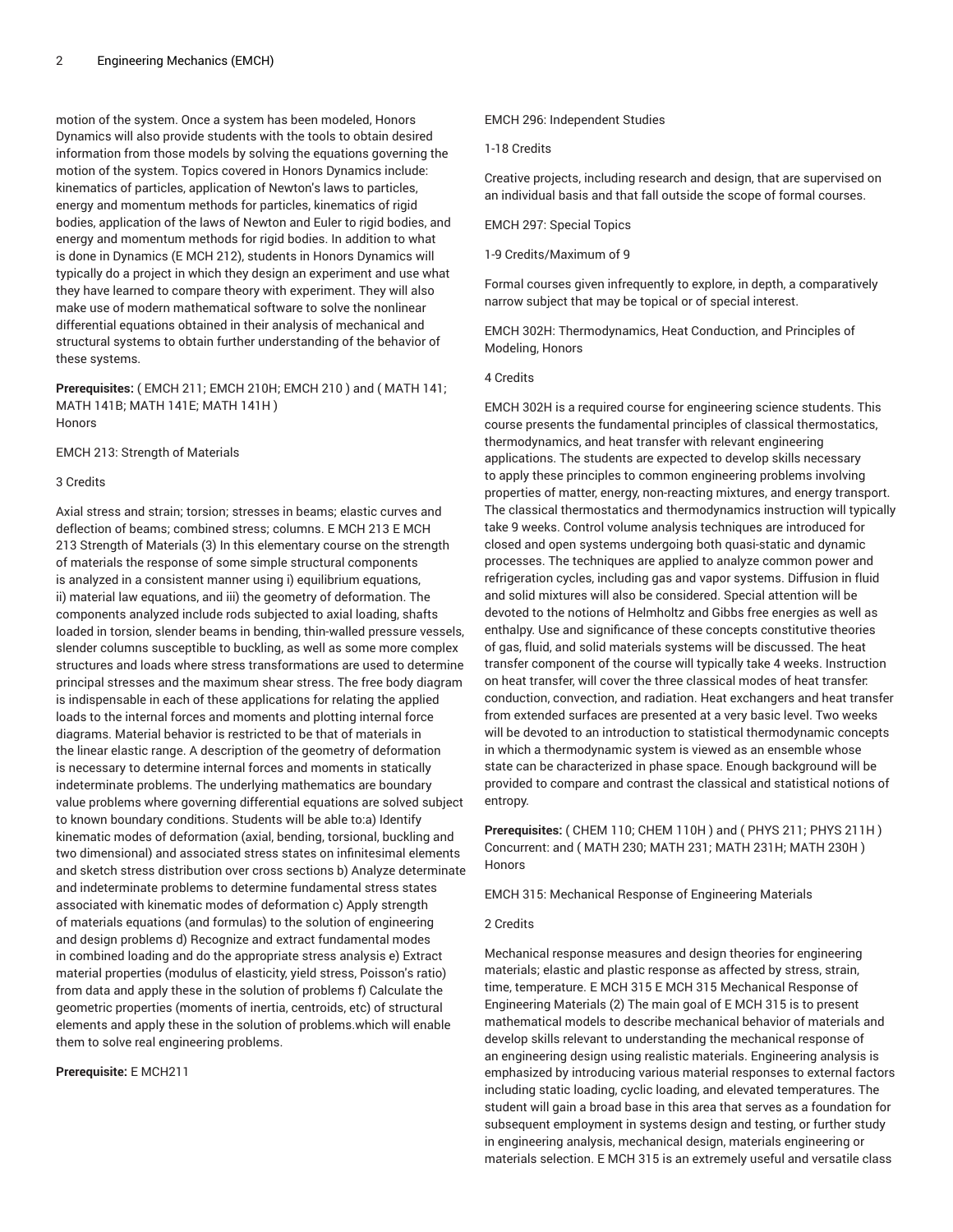that has many applications in all engineering disciplines. The general topics include: elastic, viscoelastic, plastic, and creep deformation; temperature effects, stress based failure criteria for ductile and brittle material behavior; creep rupture; fracture mechanics prediction of brittle failure; and failure by fatigue.

#### **Prerequisite:** E MCH213 , E MCH210H , or E MCH210

EMCH 316: Experimental Determination of Mechanical Response of Materials

#### 1 Credits

Experimental techniques for mechanical property measurement and structural testing. E MCH 316 E MCH 316 Experimental Determination of Mechanical Response of Materials (1) The objective of EM CH 316 is to introduce students to the relevant technology and methods used to determine the mechanical responses of engineering materials and structural components. Student teams will apply stress and strain measurement techniques; conduct tensile, torsion, creep, internal pressurization, and fatigue tests; then characterize mechanical behavior and explain the material parameters obtained. The laboratory assignments are designed to complement the lecture course E MCH 315, which must be taken as a prerequisite of concurrently.

**Prerequisites:** EMCH 315 or ( MATSE 259 and ME 360 )

EMCH 397: Special Topics

1-9 Credits/Maximum of 9

Formal courses given infrequently to explore, in depth, a comparatively narrow subject that may be topical or of special interest.

EMCH 400: Advanced Strength of Materials and Design

3 Credits

Combined stresses; energy methods; special problems in bending and torsion; plates; thin-walled structures; buckling and stability; design projects.

**Prerequisite:** E MCH213 , E MCH210H , or E MCH210

EMCH 402: Applied and Experimental Stress Analysis

3 Credits

Experimental design of structural and machine components; photoelasticity, electrical resistance strain gauge techniques, Moire techniques, interferometry, holography.

**Prerequisite:** E MCH213 , E MCH210H , or E MCH210

EMCH 403: Strength Design in Materials and Structures

4 Credits

Determination, interpretation, significance, and application of mechanical properties such as plastic flow, fatigue strength, creep resistance, and dynamic properties.

**Prerequisite:** E MCH315 , E MCH316

EMCH 407: Computer Methods in Engineering Design

#### 3 Credits

Computer methods in mechanical design: solid modeling, graphics, surface smoothing/interpolation and underlying numerics: simultaneous equations, quadrature, eigen problems, discrete models. E MCH 407 Computer Methods in Engineering Design (3) E MCH 407 teaches computer methods and the use of modeling tools for doing mechanical design and the underlying numerical methods necessary to design, design analysis and development of design-related computer tools. The programming tool used in the course is MATLAB. E MCH 407 provides preparation for study of finite element analysis and professional practice. It is well suited to students who expect to work in design, manufacturing and/or project engineering. E MCH 407 is not a typical numerical methods course; for example, it treats solution of differential equations using finite differences only as minor application. Nonetheless the mathematics is at times rather abstract. Course Objectives (labels for ABET criterion met are appended to each objective). Students will be able to: � Apply methods prerequisite to finite element analysis to solve welldefined problems (a, e, f, g, i, k) � Generate splines and curves for the smoothing of surfaces (a, b, e, f, g, h, i, j, k)  $\blacklozenge$  Write computer code to do computer graphics and object manipulation (a, c)  $\spadesuit$  Do solid modeling, create rapid-prototypes, generate meshes using a commercial package (c, e, h, j, k) � Calculate eigenvalues/eigenvectors and plot mode shapes (a, e, j, k) 2. Evaluation Methods include homework, mini-project submittals, midterm and final exams. 3. Special Facilities: E MCH 407 is taught in classrooms with computers. 4. Frequency of Offering/Enrollment: E MCH 407 is offered every spring semester. Enrollment is limited to the number of computers in the classroom.

**Prerequisites:** ( ESC 261; CMPSC 200; CMPSC 201 ) and ( EMCH 210; EMCH 210H; EMCH 213 )

EMCH 409: Advanced Mechanics

3 Credits

Continuation of E MCH 012; Euler's equations for the rotation of a rigid body, gyroscopic motion, impulsive motion, Lagrangian mechanics.

**Prerequisite:** E MCH212 or E MCH212H ; MATH 230

EMCH 416: Failure and Failure Analysis of Solids

3 Credits

Examination and analysis of the various modes of failure of solid materials.

**Prerequisites:** 5th Semester standing or higher and ( EMCH 213; EMCH 210; EMCH 210H ) Honors

EMCH 440: Nondestructive Evaluation of Flaws

3 Credits

Methods and limitations of nondestructive evaluation of mechanical flaws; optical, acoustical, electromagnetic, x-ray, radiography, thermography, and dye techniques.

**Prerequisite:** E MCH213 , E MCH210H , or E MCH210 Cross-listed with: MATSE 440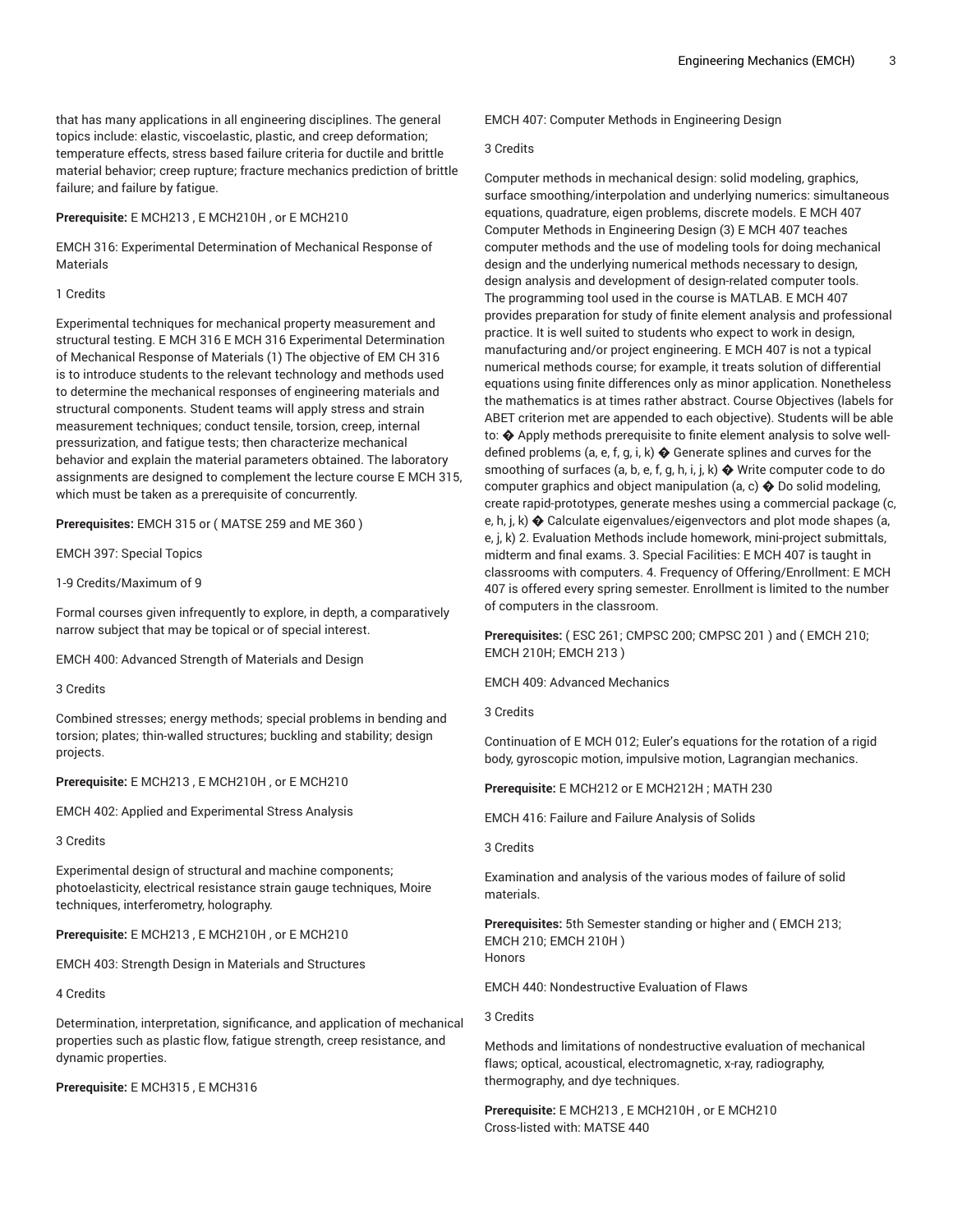EMCH 446: Mechanics of Viscoelastic Materials

## 3 Credits

Nature of viscoelastic materials, constitutive relations, thermorheological materials, viscoelastic stress analysis, rubber elasticity, viscoelastic liquids, experimental techniques for material characterization.

## **Prerequisites:** ( EMCH 315, EMCH 316 ) or EMCH 416

EMCH 461: Finite Elements in Engineering

## 3 Credits

Computer modeling and fundamental analysis of solid, fluid, and heat flow problems using existing computer codes. E MCH (M E) 461 Finite Elements in Engineering (3) This is an introductory course in the Finite Element Method. Through this course, students gain knowledge in finite element theory and problem modeling. The mathematical formulation of the method is presented and then applied to problems in elasticity and heat transfer. Projects are assigned to demonstrate the finite element method in simplified problems using hand- calculations and computer programs such as Matlab. The use of commercial FEA programs is introduced and problems of increased complexity are assigned to demonstrate their use in a computer lab. Finally, problems of realistic complexity are assigned such that students can practice solving, documenting and presenting their use of commercial FEA programs.

**Prerequisite:** (EMCH213 or EMCH 210H or EMCH 210) and (CMPSC201 or CMPSC 200)

Cross-listed with: ME 461

EMCH 470: Analysis and Design in Vibration Engineering

## 3 Credits

Application of Lagrange's equations to mechanical system modeling, multiple- degree-of-freedom systems, experimental and computer methods; some emphasis on design applications. In this course, students will learn basic techniques for modeling and analyzing linear multidegreeof-freedom (MDOF) mechanical systems, and will learn how to use these techniques for mechanical design. Students will learn to obtain equations of motion using energy methods (Lagrange's equations), with emphasis on the efficient formulation and reduction to the linear case. The basic theory of MDOF systems will be presented, including: eigenvalue problems; natural frequencies and normal modes; superposition and modal analysis; and frequency response. Numerical methods for solving static, dynamic and eigenvalue problems will be presented. Introductions to the theory of linear continuous systems and experimental methods of vibrations will be presented. A substantial portion of the course will be spent discussing design applications of the basic theory, such as: finite element numerical analysis and experimental modal analysis of beams and plates; vehicle suspension design; and vibration isolation and absorption.

**Prerequisites:** ( EMCH 212; EMCH 212H ) and ( ME 370; ESC 407; EMCH 407 ) Cross-listed with: ME 470

EMCH 471: Engineering Composite Materials

#### 3 Credits

Properties, manufacture, forms of composites; micromechanics; orthotropic lamina properties; laminate analysis; theories; failure analysis; thermal, environmental effects.

**Prerequisites:** ( EMCH 213; EMCH 210; EMCH 210H ) and ( CMPSC 200; CMPSC 201; ESC 261 )

EMCH 473: Composites Processing

3 Credits

An introduction to the principles of mechanics governing manufacturing, computer-aided design, and testing of composite materials and structures.

**Prerequisite:** E MCH471 Cross-listed with: AERSP 473

EMCH 480: Mechanism Design and Analysis

#### 3 Credits

Design and analysis of mechanical linkages including kinematic synthesis and dynamic analysis. Linkages for a variety of applications are considered. M E 480 Mechanism Design and Analysis (3) The student who takes this course will develop a basic understanding of the analysis and synthesis of planar linkage mechanisms. Students will develop the ability to model real linkage mechanisms using kinematic diagrams, including identification of links and joints. They will also learn to use Gruebler's equation to calculate the mobility or number of degrees of freedom of linkages based on the kinematic diagram. Students will also become familiar with real mechanism applications in the context of mechanism synthesis, where they will learn to determine the required dimensions of a mechanism for a specific application. Students will apply these dimensional synthesis methods in a design project which includes building a simple linkage prototype. They will learn kinematic analysis methods, i.e., analysis of position, velocity, and acceleration of planar linkages. These methods consist of graphical, algebraic, and complex number approaches. Students will also learn to use commercial software packages, e.g. Working Model, to predict position, velocity, and acceleration of planar linkages, and will compare their predictions to those using analytical approaches. Finally, students will learn to do dynamic force analysis of planar linkages to predict joint forces and motor torques. They will use commercial software packages to predict joint forces and motor torques of planar linkages, and will compare their predictions to those using analytical approaches.

**Prerequisite:** EMCH 212; Prerequisite or Concurrent: CMPSC 200 or CMPSC 201

EMCH 496: Independent Studies

1-18 Credits/Maximum of 18

Creative projects, including research and design, which are supervised on an individual basis and which fall outside the scope of formal courses.